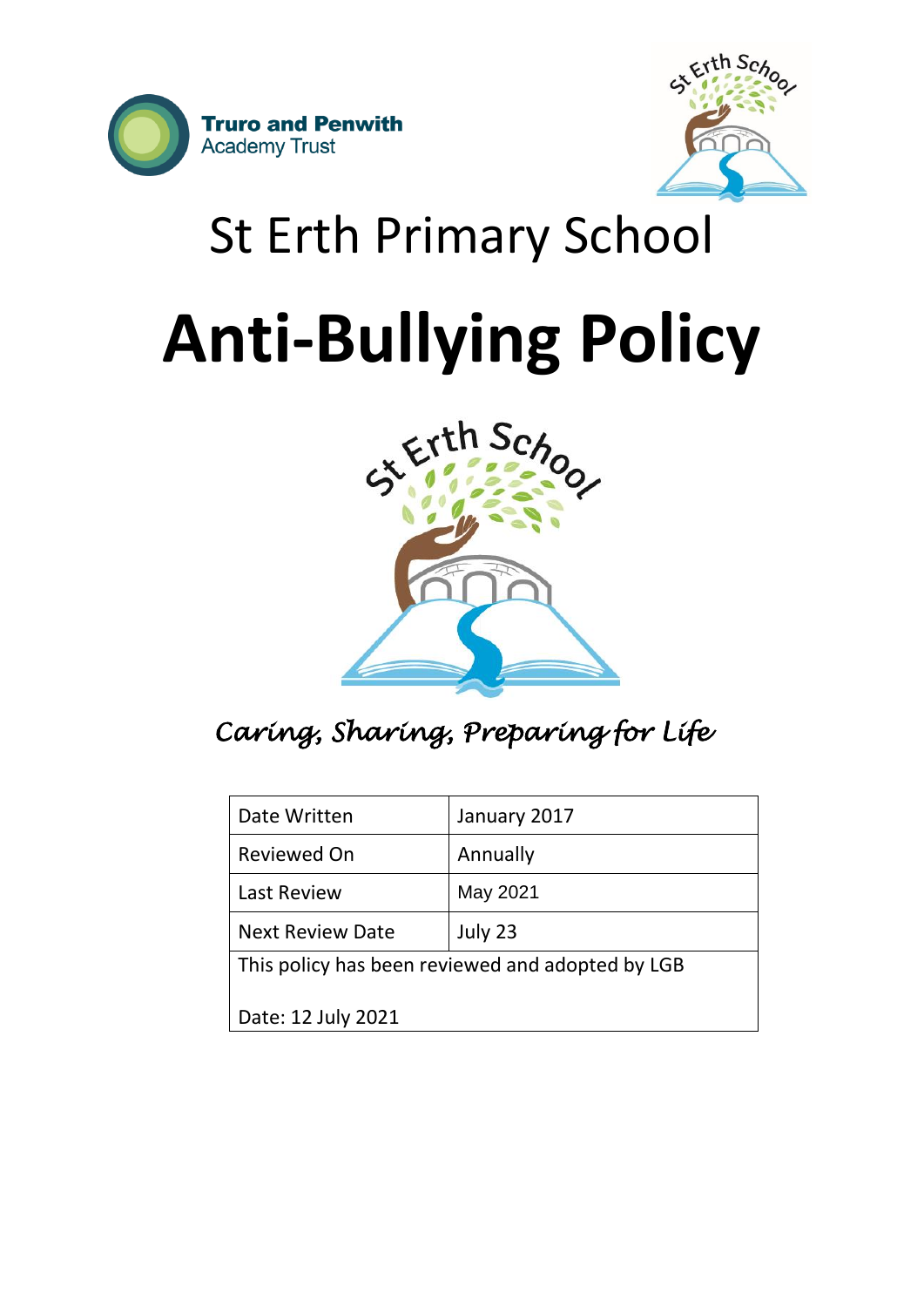#### **All forms of bulling are unacceptable in our school.**

#### **The definition of bullying in our school is: "deliberate or conscious desire to hurt, threaten or frighten an individual or group".**

The term bullying refers to a range of harmful behaviour, both physical and psychological. Bullying behaviour usually has the following features:

- 1. It is repetitive and persistent though sometimes a single incident can have precisely the same impact as persistent behaviour over time, for it can be experienced as part of a continuous pattern and can be extremely threatening and intimidating. This is particularly the case with racist, homophobic / transphobic and disablist bullying.
- 2. It is intentionally harmful though occasionally the distress it causes is not consciously intended by all of those who are responsible.
- 3. Bullying behaviour is seen as being "Several Times on Purpose".
- 4. It involves an imbalance of power, leaving someone feeling helpless to prevent it or put a stop to it.
- 5. It causes feelings of distress, fear, loneliness and lack of confidence in those who are at the receiving end.

Although one-off incidents can bear many characteristics of bullying, such incidents do not constitute bullying and are defined as incidents of harassment or prejudice. These incidents may be equally serious as incidents of bullying, thus we endeavour to deal with them following the same guidelines.

Bullying does not just occur in childhood but also in adulthood, with similarly serious consequences for all those involved. It is also possible for members of staff to be bullied by the children, parents and families in their care.

# **Types of Bullying**

Bullying may take various forms, including:

#### **Physical**

- Kicking or hitting
- Prodding, pushing or spitting
- Other physical assault
- Intimidating behaviour
- Interference with personal property
- Deliberate targeted exclusion from peer-group activities
- Extortion (eg of pocket-money or items in packed lunch)

#### **Verbal/Psychological**

- Threats or taunts
- Shunning / ostracism
- Name calling / verbal abuse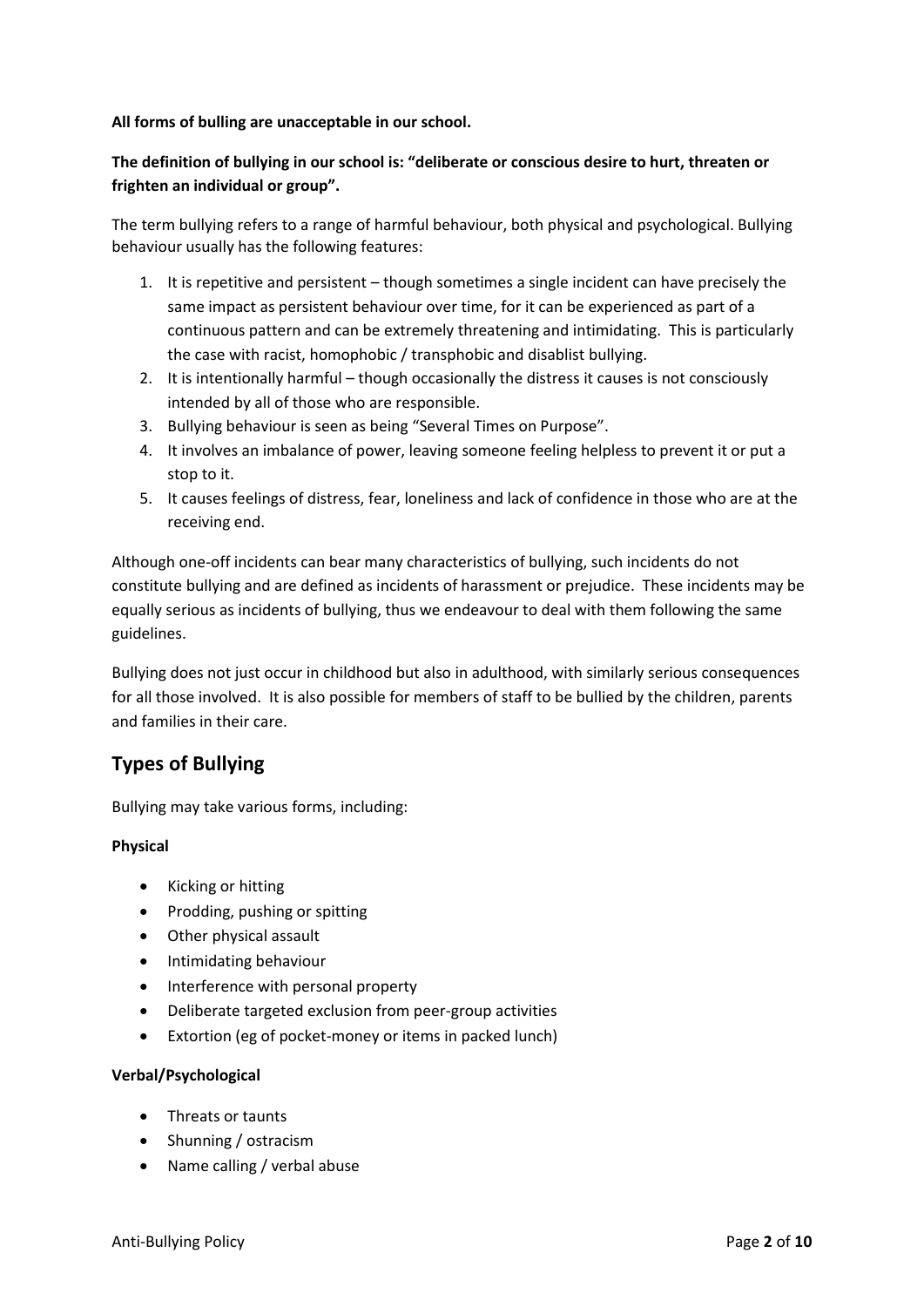- The refusal to acknowledge / respect the cultural /racial / familial background of an individual
- The refusal to acknowledge / respect the sexuality or gender identify of an individual
- Innuendo
- Spreading of rumours
- Making inappropriate comments in relation to appearance

#### **Prejudice-related bullying**

We do not tolerate discrimination of others on any grounds including gender, educational need or disability, age, ethnicity, culture, faith or sexual orientation. We ensure that arrangements are in place to safeguard and promote the welfare of pupils at all times. We recognise that the school has legal duties under the Equality Act 2010 in respect of safeguarding and in respect of pupils with Special Educational Needs (SEN).

Prejudice-related bullying may be experienced through racist, homophobic, disablist or sexist bullying. Further, more specific examples may include:

- Physical, verbal, written, on-line or text abuse or ridicule based on differences of (eg) ability, religion, learning difficulty, and mental health problems (whether relating to the object of the bullying or relating to a member of their family or a friend);
- Refusal to co-operate with others on the basis of any of the above differences;
- Negative stereotyping on the basis of sexual orientation, race, ability, gender (etc as above);
- Promoting offensive materials such as racist or homophobic leaflets, posters, graffiti, magazines or computer software on school premises;
- Failing to actively discourage such material from the within the school community;
- Refusing to use one's chosen moniker or personal pronoun;
- An insistence upon a previously disregarded name or personal pronoun which does not correspond with the presented gender role of any individual;
- Continued association of a word/term which is primarily used to connote a minority group with negativity or aggression. For instance calling another child who fouls at football 'gay', or referring to an object as such.

The specific unacceptability of prejudice-related bullying should be explicitly discussed in the classroom.

#### **Sexual**

- Unwanted / inappropriate physical contact
- Sexual innuendo
- Suggestive propositioning
- Exposure to age-inappropriate themes or material
- Distribution / display of pornographic material aimed at an individual
- Graffiti with sexual content aimed at an individual

Sexual bullying can spring from, or be expressed within, prejudice-related attitudes and motivations (eg sexism, homophobia, transphobia).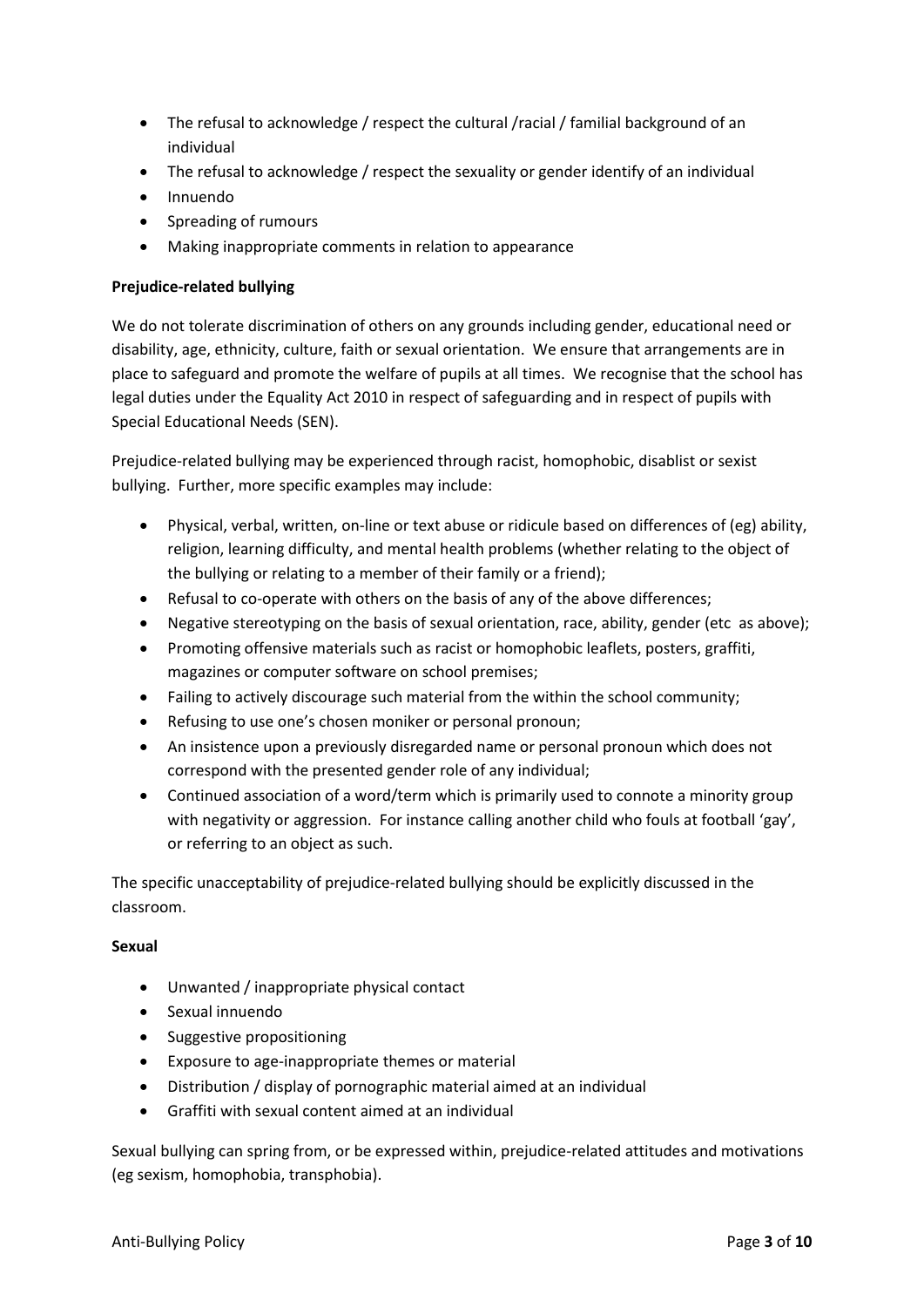#### **Gifted / Talented**

- Name calling, innuendo or negative peer pressure based on high levels of ability or effort.
- Ostracism resulting from perceptions of high levels of ability.

#### **Cyber-Bullying**

An increasing amount of bullying by school-age pupils is that which can be described as cyberbullying. Cyber-bullying is a way of carrying out bullying as detailed in the categories above. Hence, it is not a kind of bullying itself but a method.

- Such incidents can include
- Abuse on-line or via text message
- Interfering with electronic files
- Deliberate exclusion from online groups, forums or networks
- Undisclosed covert filming or photography of an individual
- Setting up or promoting inappropriate websites
- Inappropriate sharing of images from webcams / mobile phones, etc
- Interfering with email accounts

We aim to deal quickly and efficiently with incidents of cyber-bullying. Children will be encouraged to report any incidents to staff, and will be taught not to delete any messages. Through eschools we are able to constantly monitor the language used by pupils through an automatic report system. Our internet provider offers updates detailing sites visited, inappropriate language used etc. We filter internet access and websites to which the children can gain access.

Where reported by a parent or pupil bullying should always be treated seriously.

#### **Actions if incidents of bullying are reported**

The school will where possible seek to:

- Investigate
- Record
- Where bullying is believed to have taken place, the headteacher should always be informed as a fixed or permanent exclusion may be considered to be the appropriate sanction.
- Take the appropriate action (including communication with parents, class teachers etc) as soon as possible.

**We aim to challenge and prevent bullying through fostering an inclusive and open environment in which difference is celebrated and appreciated. We will not tolerate incidents of bullying or harassment within our school.**

**Bullying will always be taken seriously. Bullying will never be tolerated.**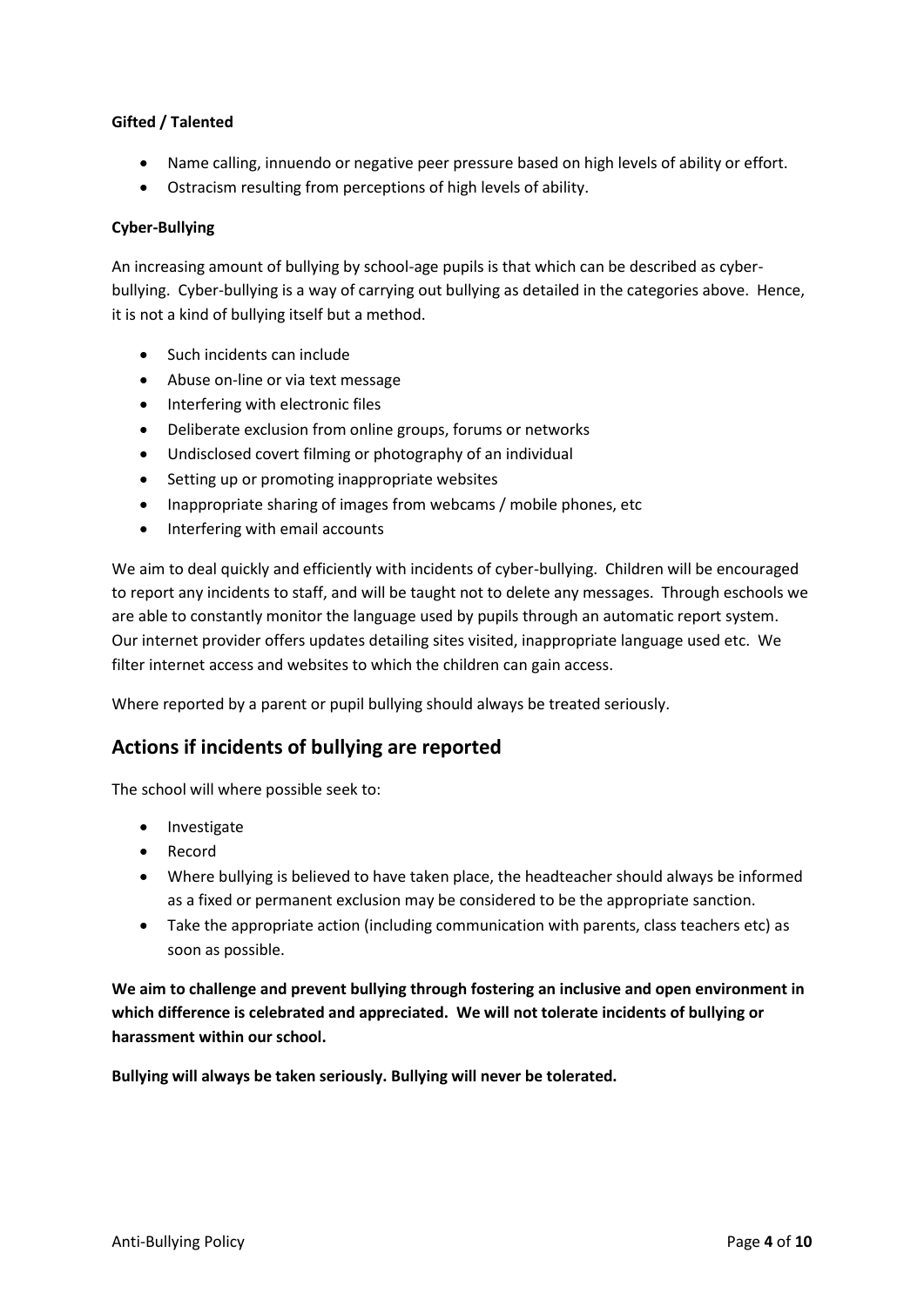# **The Effects of Bullying**

The impact and severity of bullying may vary. It is generally perceived as a way of exploiting and manipulating one's own perception of difference. Bullying always makes the victim feel hurt and destroys self-esteem.

Bullying has an equally serious impact on the bully themselves and is often indicative of anxiety or trauma in the history or presentation of the person who bullies.

We understand that it is imperative for bullying to be dealt with in its initial stages. This is because we recognise the potential for serious harm that can occur if bullying is allowed to escalate. Children who have been bullied are at a significantly higher risk of self-harm and suicide. We know that bullying impacts seriously upon school attendance.

The various strategies of our behaviour policy aim to encourage good behaviour and consideration towards others. If the behaviour policy is implemented effectively, within an inclusive educational and pastoral environment, there will be few incidents of bullying. We recognise that no school is ever completely void of bullying incidents and our aim is to achieve a minimum of such occurrences which are swiftly and effectively dealt with.

Our behaviour policy promotes a positive whole school approach to behaviour. This is done by:

- offering support
- enhancing the self-esteem of all members of the school community
- clearly stating the boundaries of acceptable behaviour (rules)
- reinforcing positive habits (rewards)
- encouraging personal responsibility
- developing interpersonal skills
- responding promptly, firmly and consistently to pupils who test those boundaries (consequences)
- striving to understand that children understand and experience the world in different ways.

## **Strategies for the Prevention of Bullying**

A proactive approach to teaching and learning will help to engage children in learning, build selfesteem and make children part of the school learning team. We consider different learning styles and provide a curriculum that aims to be of interest to all pupils.

We recognise that the example that is set by adults in their relationships with other adults and with children will have a great effect on the way that children behave towards others.

We raise an awareness of bullying and its effects both on the victim and on the bully through circle time, assemblies, role play, stories, inviting role models in and discussion with individuals.

We aim to build an anti-bullying ethos. This may include direct exploration of bullying related issue as well as diversity awareness raising work. Such work must be regularly embedded in the general curriculum, in order that such messages are not forgotten and we do not see a repeat of previously demonstrated behaviours.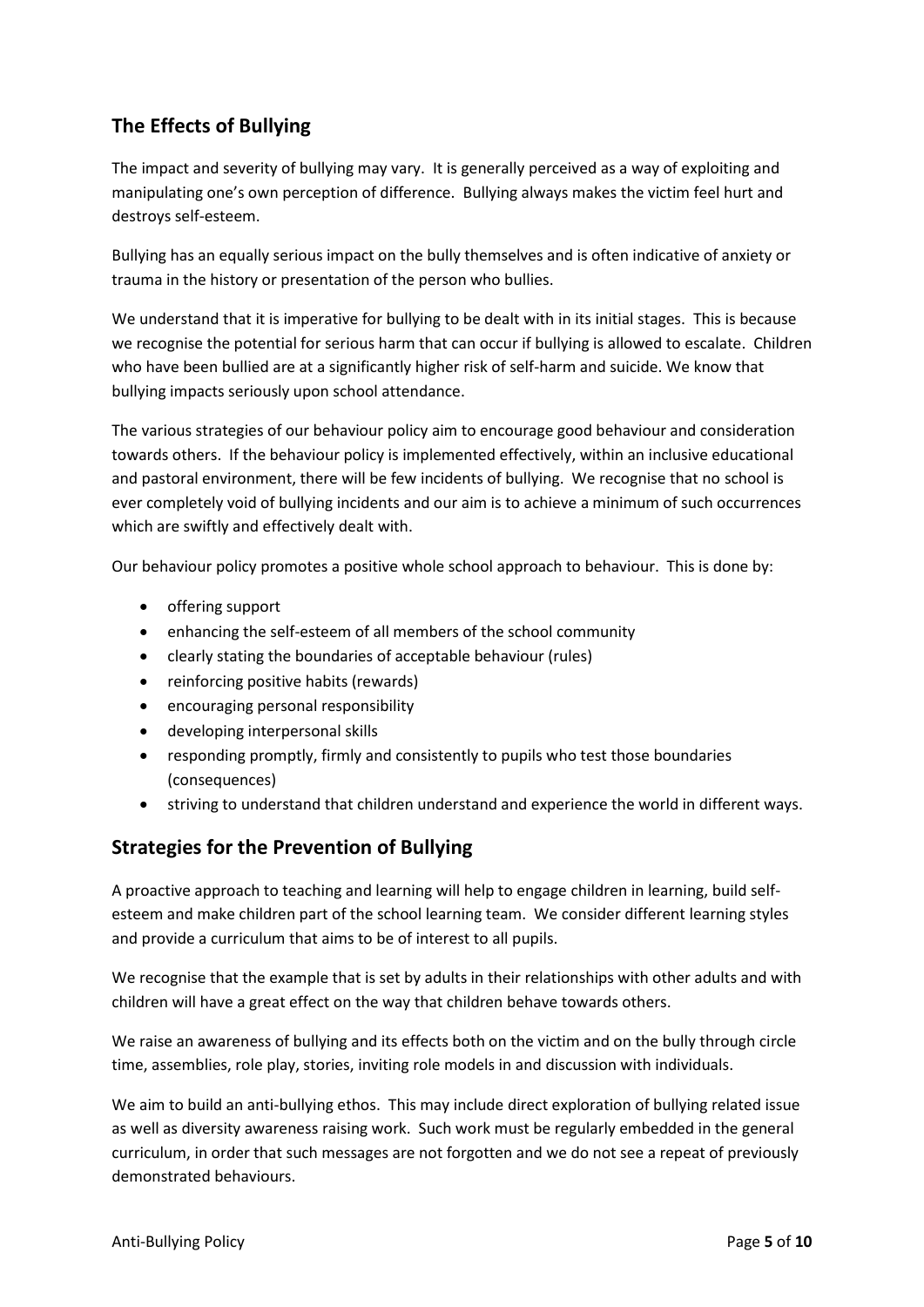Assemblies regularly focus on recognising and preventing bullying, empowering children to play an active role in the recognition, prevention and combatting of bullying behaviour.

By raising wariness we aim to:

- Create a culture where bullying is not accepted and does not happen
- Encourage those who are bullied to tell an appropriate person
- Help individuals cope with bullying
- Help individuals to respond to bullying

Our curriculum is inclusive of the legislated strands of equality and, through such inclusion, we encourage open questioning and exploration of each individual self. We believe that by creating such an ethos, bullying is less likely to occur as children are routinely taught that difference of all kinds is something to be embraced and valued. Co-operative behaviour is encouraged eg through circle time, group work, a strong school identity.

We ensure that the British Values are embedded within our ethos across the school and celebrate and respect different faiths and beliefs.

Staff have attended WRAP (Workshop to Raise Awareness of Prevent) training in order to raise their awareness of, and knowledge of how best to protect children from, radicalisation and extremism.

The development of caring, supportive and trusting relationships between adults and children will help to prevent incidents of bullying. Members of the school community need to feel confident that reported incidents will be appropriately responded to and will be taken seriously.

Other people within the school also have an important role to play in the prevention of bullying:

- Any person may act to prevent situations which they see rising. Members of the school will be made aware of the important role and responsibilities that they have in spotting inappropriate behaviour or language and in reporting to key members of staff. Children will be taught to report and support individuals who may be being bullied.
- Relevant access to outside agencies and support will be provided where necessary and certain helpline numbers (eg Childline) will be available.

We appreciated that some children find it very difficult to maintain and build appropriate friendships, and we will endeavour to teach such individuals these vital skills.

We will continually evaluate our provision at playtime, in order to encourage appropriate behaviour and build positive relationships during unstructured times.

Circle time can be used as a tool to prevent and cope with bullying at St Erth School. It:

- Builds teams
- Creates a safe place to explore issues of concern
- Explores the handling relationships
- Enhances communication, both speaking and listening
- Encourages understanding of the view of others
- Invites tolerance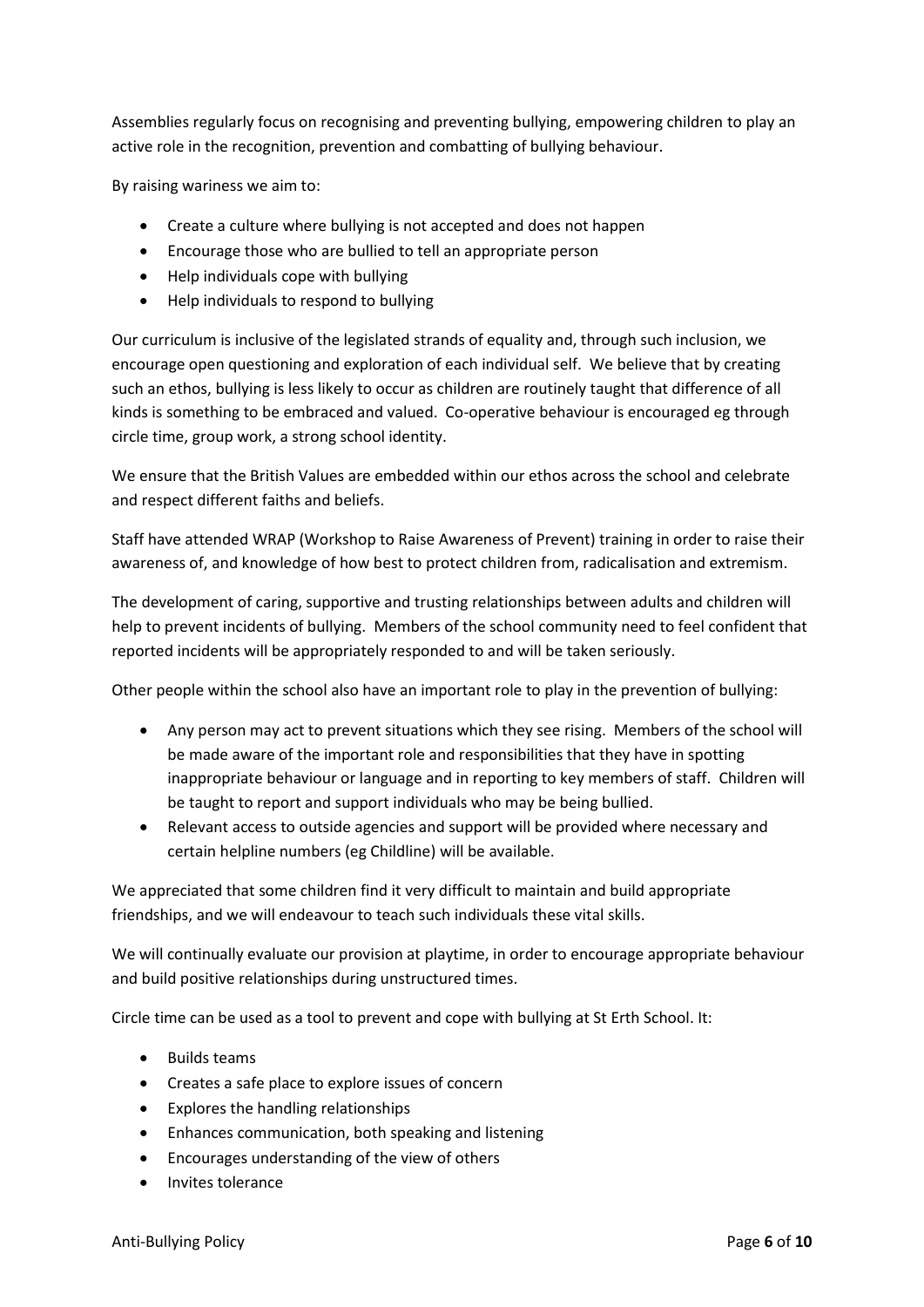- Encourages a problem solving approach to problems
- Affirms the strengths and enhances the self-esteem of each member

#### **Reporting and Recording Bullying**

Children will be made aware that they must report incidents of bullying towards themselves or others to an adult. Parents will be reminded to report any concerns that they have.

Support staff will be encouraged to refer incidents of bullying to a teacher or the headteacher.

The 'I wish my teacher knew' box allows children to let an adult know if they are worried that a child is being bullied.

Reports of bullying among staff should be promptly reported to the headteacher who will act or offer advice accordingly.

Children and parents will be reminded that all reports of bullying will be listened to, investigated and, if necessary, acted on according to our policy.

It is essential that all bullying incidents of a phobic / racist / disablist nature are recorded in writing immediately in accordance with guidance provided by the Equality and Diversity Service. A copy of any such report must be given to the headteacher.

We record all incidents of bullying on CPOMS which includes incidents of bullying. Details are reported each term to the governing body.

## **Responding to Bullying – Children who exhibit bullying behaviour**

If bullying does occur, all child / children exhibiting such behaviour will be made aware that bullying will not be tolerated.

Key points in our response to bullying will be:

- Never to ignore reported or suspected bullying
- Not to make assumptions or come across towards a victim as judgemental
- To listen carefully to all accounts (sometimes a written account will be more revealing)
- To adopt a problem solving, pro-active approach
- To follow up repeatedly

The response will depend on the severity of the incident. The response may include:

- Discussion between adult and children involved
- Questioning of all individuals involved, including any possible witnesses to try and establish an objective viewpoint of what has happened.
- Note-taking and record keeping where appropriate.
- A problem solving approach, where children find their own solution through discussion with a teacher present, if this considered appropriate by the victim.
- Class discussion in circle time (no names)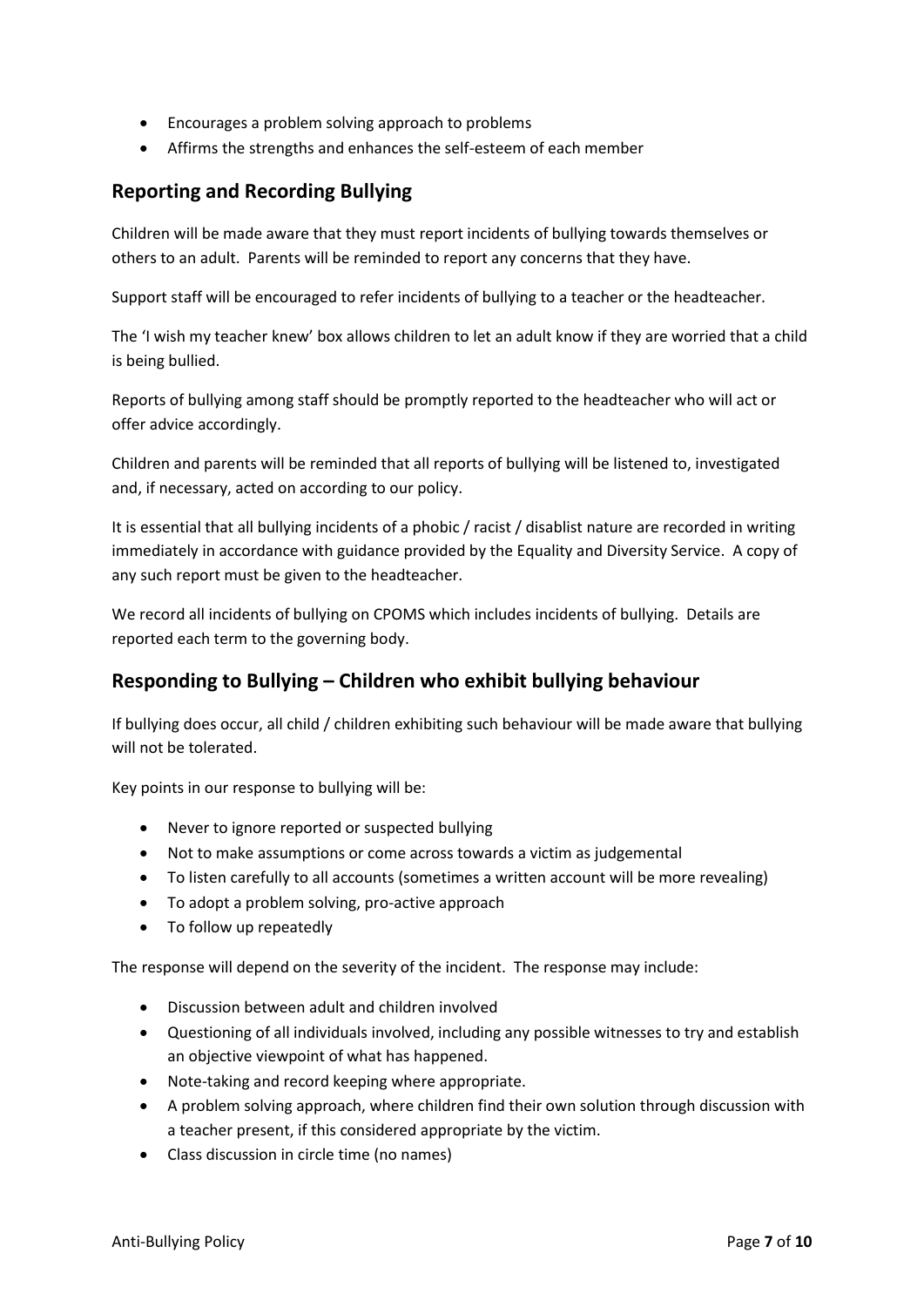We believe that all children, regardless of the apparent actions, have the right to be heard and to explain their 'side of the story' without any kind of prejudgement. Therefore it is vital that staff do not make judgements of any kind about children until an appropriate process has been undertaken and as many facts established as possible.

If bullying persists further strategies will be adopted:

- Sanctions as those listed in our behaviour policy
- Discussion with parents, both to inform parents and to find a way forward together
- Involvement of external agencies
- Part time or temporary exclusion
- Permanent exclusion (as a last resort, after all other routes have failed or as a response to an incident of extreme severity)

We must remember that for a child who uses bullying behaviour this can often be the only identity in which they feel comfortable and secure. Such children can often wish to be more socially acceptable models, but can find it is increasingly difficult to step away from their position as 'the bully'. We must ensure that this myth of identity is not perpetuated by staff or by children. When incidents of bullying have occurred, we must support all those involved. This should allow each child ways in which to adopt a more successful and purposeful role and identity within the school community.

# **Responding to Bullying –Supporting children who experience bullying**

Children must be made aware that they will be supported and taken seriously of they report bullying.

Children should be made aware that they not 'deserve' to be bullied. We will endeavour to teach the children a variety of anti-bullying techniques which they can use in key situations and to reinforce the individual self-esteem and self-worth of children at all times.

# **Bullying amongst Staff**

We recognise the seriousness of bullying in the workplace and the impact that this can have on whole-school relationships, morale and productivity. We cannot best support the children if the staff team is not working together as a team. We aim to support individuals who may be experiencing such bullying at work, and would endeavour to help them find ways to tackle bullying behaviour. This may include additional training, removal of staff from certain environments, or reassertion of job descriptions and roles. Bullying among the staff body should be immediately reported to the headteacher. If informal resolutions are unsuccessful the formal disciplinary procedures will be actioned.

We recognise that such bullying among adults often manifest as seemingly negligible, low-level psychological incidents, rather than more overt, physical bullying. We would encourage staff to remember that such repeated incidents do constitute bullying and should be dealt with, even if they appear comparatively minor.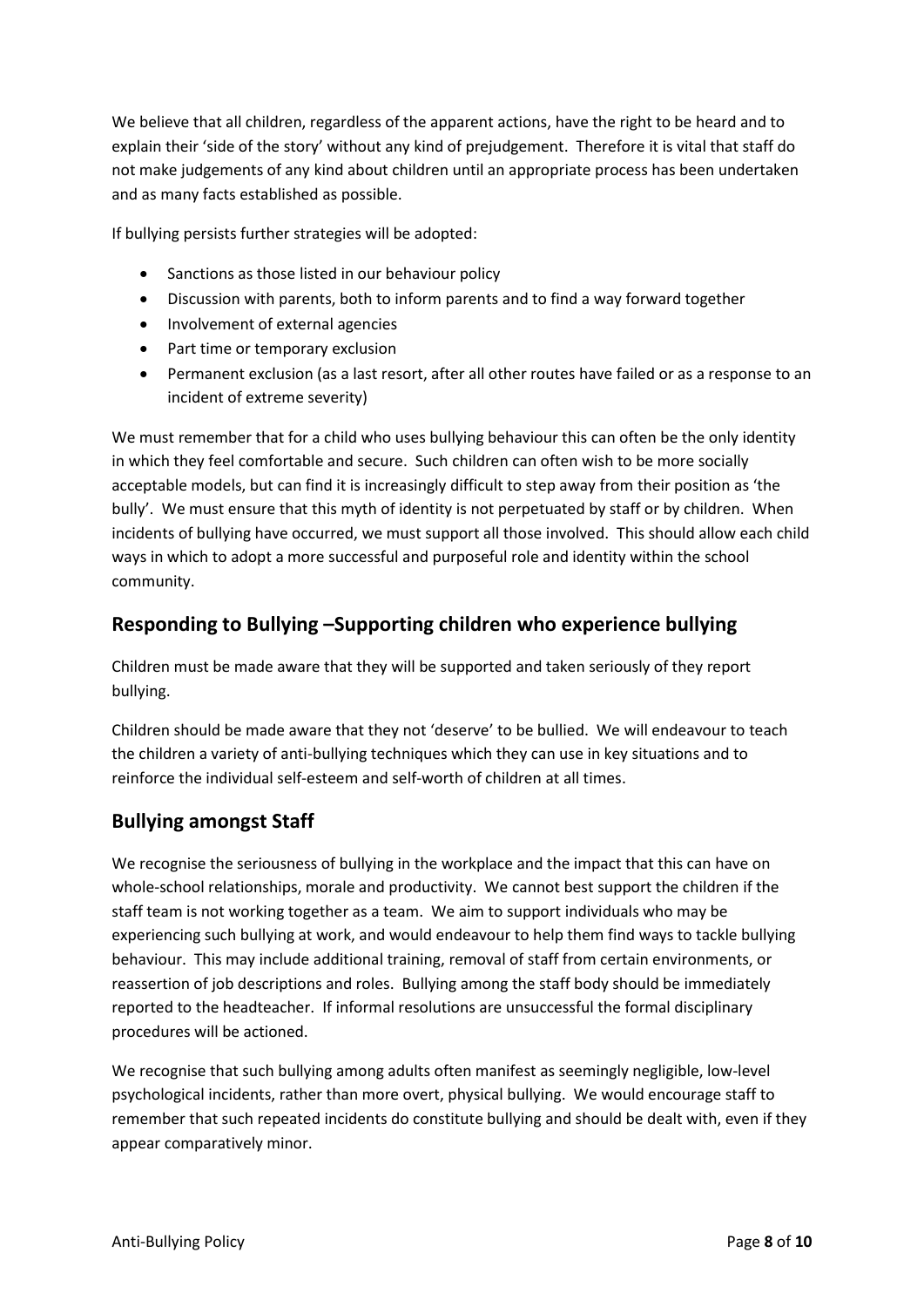It is important that we clearly give the message that anyone can be a victim of bullying and that our school is one that treasures and embraces all differences and abilities.

# **Roles and Responsibilities**

Adults at school all have a part to play in preventing and responding to bullying.

If adults become aware of bullying they must respond or refer the matter on to a teacher or the headteacher who will respond.

Children must be made aware that they should report all incidents of bullying to an adult. This is their part of the responsibility to confront bullying together.

Adults at school must also be vigilant for signs of bullying that has not been reported. The victim may show signs including absence, anxiety, pains, and sadness.

# **Involving Outside Agencies**

When strategies within school have little effect, or when additional support would be beneficial, outside agencies may be involved. This may also be used to raise awareness of general bullying issues or to gain specific input on prejudice or phobic / racist bullying. Such groups will be approached to provide staff training as necessary.

# **Bullying Outside of the School Premises**

The school is not directly responsible for bullying outside of the school premise; however, we do have a responsibility to do all within our power to ensure that children are safe on the journey to and from school. We aim to influence children's attitudes to help to decrease incidents of our pupils bullying outside of school.

Pupils will be encouraged to tell an adult, family member or teacher, if they are bullied outside of school. Steps taken might include:

- Discussion with parents of bully or victim
- Talking to the local police
- Talking to pupils about how to handle bullying outside of the school's premises.

## **Implementing the Policy**

The response to bullying needs to be consistent as set out in this policy. Everyone needs to be aware that:

- Bullying will not be tolerated
- Bullying should be reported
- Bullying will be responded to

Staff and pupils will need regular reminders of the policy over time to ensure that it is remembered.